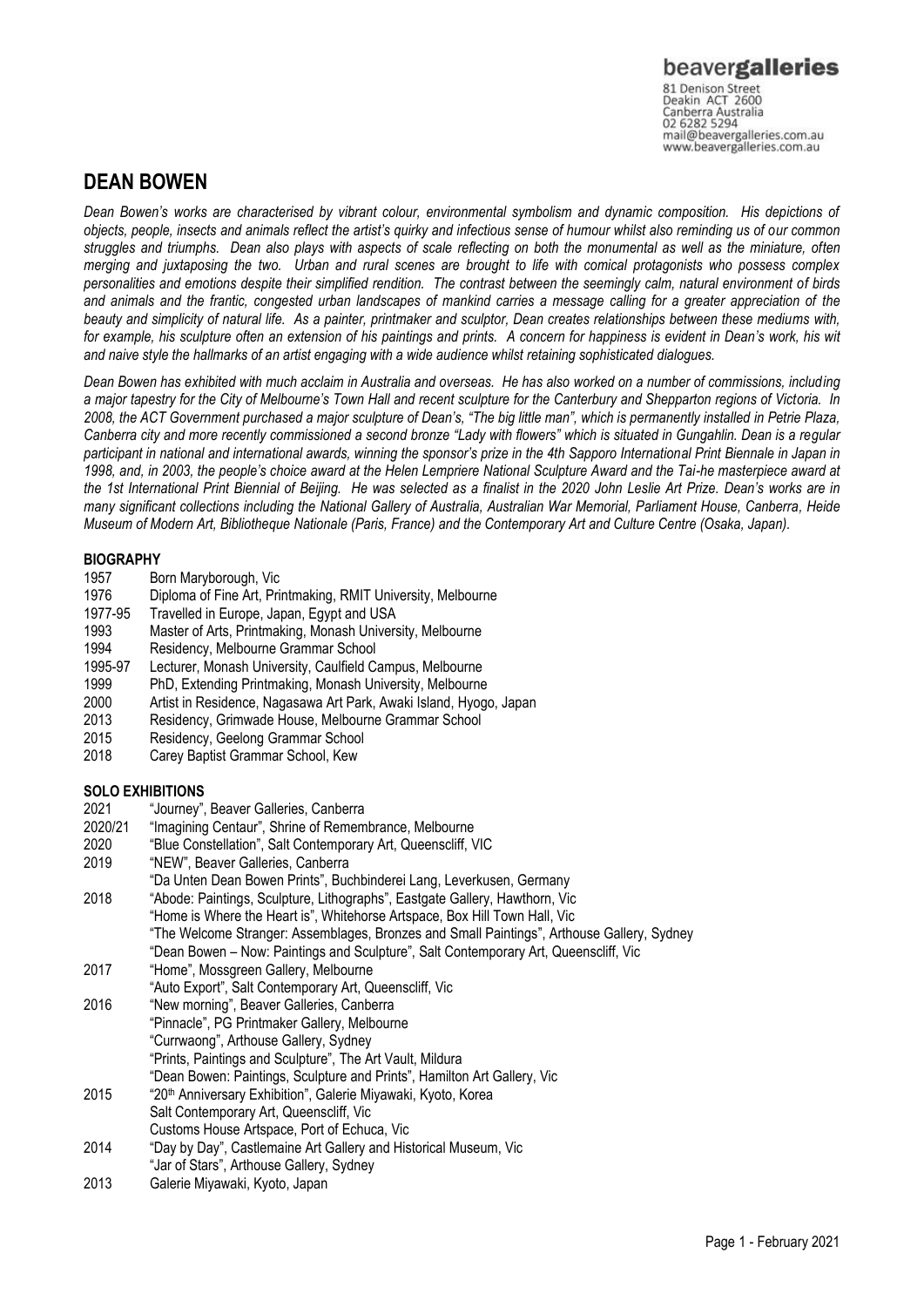**beavergalleries**<br> **81 Denison Street**<br>
Deakin ACT 2600<br>
Canberra Australia<br>
02 6282 5294<br>
mail@beavergalleries.com.au<br>
www.beavergalleries.com.au

|      | "Bird Lover", Motor Works Gallery, Melbourne Grammar School<br>Mars Gallery, Pop up space, Melbourne |
|------|------------------------------------------------------------------------------------------------------|
|      | "Cluster", Beaver Galleries, Canberra<br>"Day by Day", BMG Art, Adelaide                             |
|      | "Recent lithographs", Port Jackson Press, Melbourne                                                  |
|      | Selected Paintings, prints and sculpture, Falkner Gallery, Vic                                       |
| 2012 | "Returning Comet", Central Goldfields Art Gallery, Maryborough, Vic                                  |
|      | "Aviary", Arthouse Gallery, Sydney                                                                   |
|      | "A Jar of Stars", Maroondah Art Gallery, Vic                                                         |
| 2011 | Jan Murphy Gallery, Brisbane                                                                         |
| 2010 | Greenhill Galleries, Perth                                                                           |
|      | Tim Olsen Gallery, Sydney                                                                            |
|      | Galerie Miyawaki, Kyoto, Japan                                                                       |
| 2009 | "The Art of Dean Bowen", Warrnambool Art Gallery, Vic                                                |
|      | "Transmetropole", Axia Modern Art, Melbourne                                                         |
|      | Beaver Galleries, Canberra                                                                           |
|      | "Argy-Bargy", Benalla Art Gallery, Vic                                                               |
| 2008 | "Sculpture Survey 2008", Gomboc Gallery, Perth                                                       |
| 2007 | "Illumination: recent watercolours and gouaches", Galerie Miyawaki, Kyoto, Japan                     |
|      | Tim Olsen Gallery, Sydney                                                                            |
| 2006 | "Year of the Dog", Galerie Miyawaki, Kyoto, Japan                                                    |
|      | Greenhill Galleries, Perth                                                                           |
|      | "Urban Heartland", Axia Modern Art, Melbourne                                                        |
|      | Beaver Galleries, Canberra                                                                           |
| 2005 | "Journey. Recent paintings and lithographs", Galerie Miyawaki, Kyoto, Japan                          |
|      | Jan Murphy Gallery, Brisbane                                                                         |
| 2004 | "On the road again", Axia Modern Art, Melbourne                                                      |
|      | Swan Hill Regional Art Gallery, Vic                                                                  |
| 2003 | "Urban Bird", Icon Museum of Art, Deakin University, Melbourne                                       |
|      | Beaver Galleries, Canberra                                                                           |
| 2002 | Jan Murphy Gallery, Brisbane                                                                         |
|      | Greenhill Galleries, Perth                                                                           |
|      | Brian Moore Gallery, Sydney                                                                          |
|      | Galerie Miyawaki, Kyoto, Japan                                                                       |
| 2001 | "Birds of a Feather", Axia Modern Art, Melbourne                                                     |
|      | <b>BMG Art, Adelaide</b>                                                                             |
| 2000 | Beaver Galleries, Canberra                                                                           |
|      | Australian Galleries, Sydney                                                                         |
|      | Greenhill Galleries, Perth                                                                           |
|      | Galerie Miyawaki, Kyoto, Japan                                                                       |
|      | Bunkamura Gallery, Shibuya, Tokyo, Japan                                                             |
|      | "Queenstown Series", Art Gallery of Ballarat, Vic                                                    |
| 1999 | Shirota Gallery, Tokyo, Japan                                                                        |
|      | "Bronzes 1995-1999", Australian Galleries, Melbourne                                                 |
|      | <b>BMG Art, Adelaide</b>                                                                             |
|      | Galerie Miyawaki, Kyoto, Japan                                                                       |
|      | GalerieFallet, Geneva, Switzerland                                                                   |
| 1998 | Beaver Galleries, Canberra                                                                           |
|      | "Personnages et Animaux", Australian Galleries, Melbourne                                            |
|      | Galerie Miyawaki, Kyoto, Japan                                                                       |
|      | Australian Galleries, Sydney                                                                         |
| 1997 | GalerieFallet, Geneva, Switzerland                                                                   |
|      | Keihan Department Store Gallery, Moriguchi City, Osaka, Japan                                        |
|      | Sogo Department Store Gallery, Toyota City, Japan                                                    |
|      | <b>BMG Art, Adelaide</b>                                                                             |
|      | Grahame Galleries, Brisbane                                                                          |
|      | Galerie Miyawaki, Kyoto, Japan                                                                       |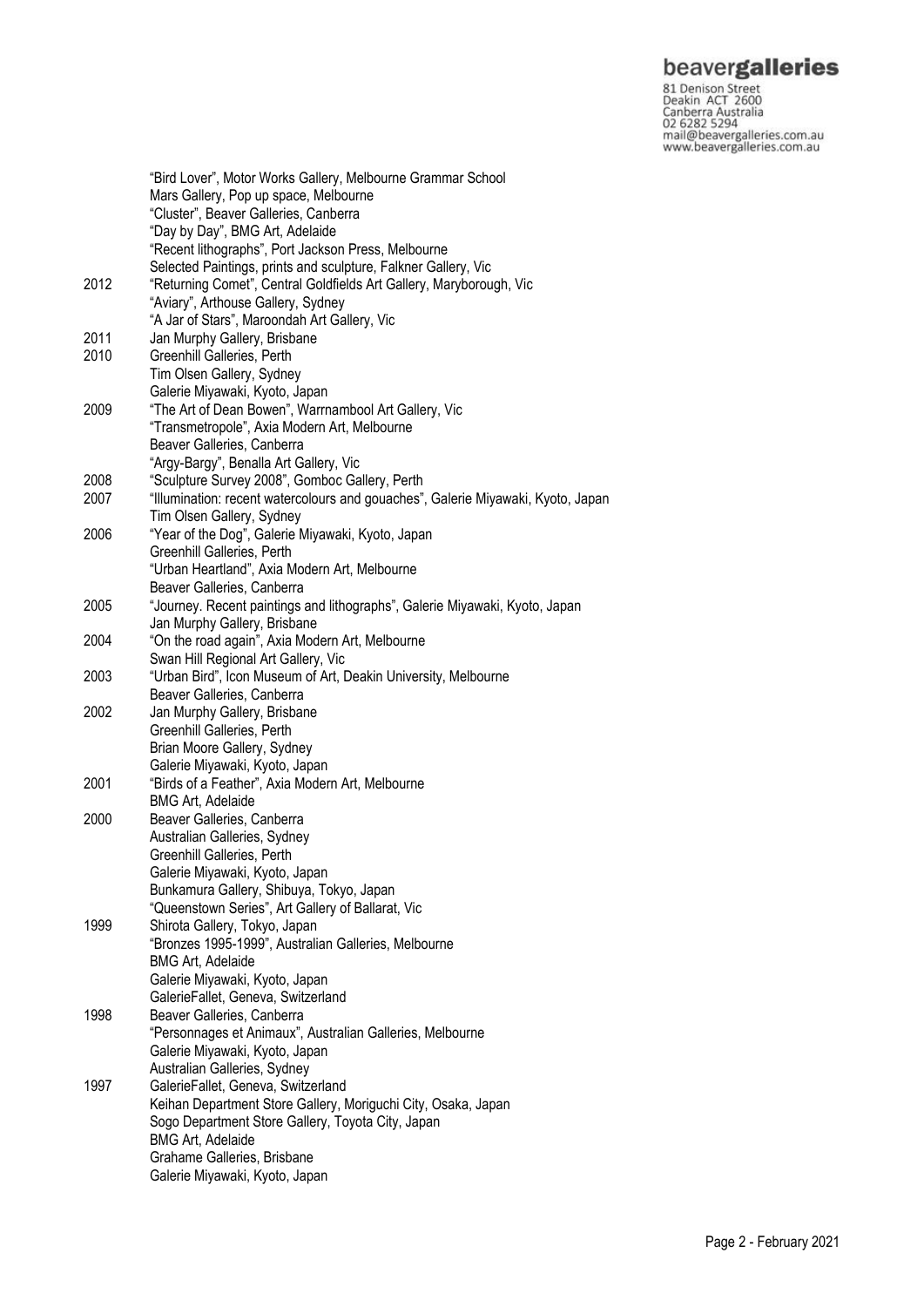## beavergalleries

81 Denison Street<br>Deakin ACT 2600 Canberra Australia 02 6282 5294 mail@beavergalleries.com.au www.beavergalleries.com.au

- Rebecca Hossack Gallery, London, UK Galerie Miyawaki, Kyoto, Japan 1995 Australian Galleries, Melbourne Galerie Miyawaki, Kyoto, Japan Sogo Department Store Gallery, Toyota City, Japan 1994 Galerie Australis, Adelaide Motor Works Gallery, Melbourne Grammar School 1993 "That Big Journey", Australian Embassy, Paris, France "That Big Journey", Galerie Franck and HerveBordas, Paris, France Australian Galleries, Melbourne Grahame Galleries, Brisbane 1992 Australian Galleries, Melbourne 1990 Australian Galleries, Melbourne 1988 Acland Street Art Gallery, Melbourne 1983 Exhibition Space, Tattersalls Lane, Melbourne **SELECTED GROUP EXHIBITIONS** 2020 "Small works", Beaver Galleries, Canberra John Leslie Art Prize, Gippsland Art Gallery, Sale, Vic "Animalia" Arthouse Gallery, Rushcutters Bay, Sydney 2019 "Zoographia", Macquarie University Art Gallery, Sydney Mosman Art Prize, Mosman Art Gallery, NSW Montalto Sculpture Prize, Montalto Winery, Red Hill, Vic Pt. Leo Sculpture Park, Merricks, Vic 2017 "Tessellar Sculpture Prize", Silvan, Vic Deakin University Small Sculpture Award, Vic 2016 "& Art Fair", djprojects, Melbourne Deakin University Small Sculpture Award, Vic 2015 Salt Gallery, Queenscliff, Vic Deakin University Small Sculpture Award, Vic
- Bayside Acquisitive Art Prize, Vic

1996 Australian Galleries, Sydney

- 2014 Lorne Sculpture Biennale, Lorne, Vic Gallipoli Art Prize, Gallipoli Memorial Club, Sydney ANL Maritime Art Prize and Exhibition, Mission to Seafarers, Melbourne 2013 Deakin University Contemporary Small Sculpture Award 2013, Deakin University Gallery, Melbourne
- "Two Decades of Fine Art", Possum Gully Fine Arts, Maryborough, Vic Mt Buller Sculpture Award, Vic
- "A question of scale Maqettes and small sculpture", Geelong Gallery, Vic
- 2012 "Small works", Beaver Galleries, Canberra R and M McGivern Prize, Maroondah Art Gallery 2011 "Suburbanology", Geelong Art Gallery, Vic "Collective Memory: Facets of the Permanent Collection", Bathurst Regional Art Gallery, NSW "Silent Feathers", Maroondah Art Gallery, Vic
- Dean Bowen and Rona Green, Solander Gallery, Wellington, New Zealand
- 2010 "Stone Love", 20 Years Lancaster Press, Melbourne Wynne Prize, Art Gallery of New South Wales, Sydney Blake Prize, National Art School Gallery, Sydney Colas Fondation, Boulogne-Billancourt, Paris, France "Deakin University Contemporary Small Sculpture Award", Melbourne Campus, Burwood 2009 "Director's Choice: new additions to the Permanent Collection", Bathurst Regional Art Gallery, NSW "Regardes Croises: Australie-France", Espace Beaurepair, Paris, France "Salon des Refuses", S.H. Ervin Gallery, Sydney
- Sulman Prize, Art Gallery of New South Wales, Sydney
- "The Cat", Umeno Memorial Museum of Art, Tohmi City, Nagano, Japan
- 2008 International Print Exhibition, Yunnan, China
- Tesselaar Sculpture Prize, Silvan, Vic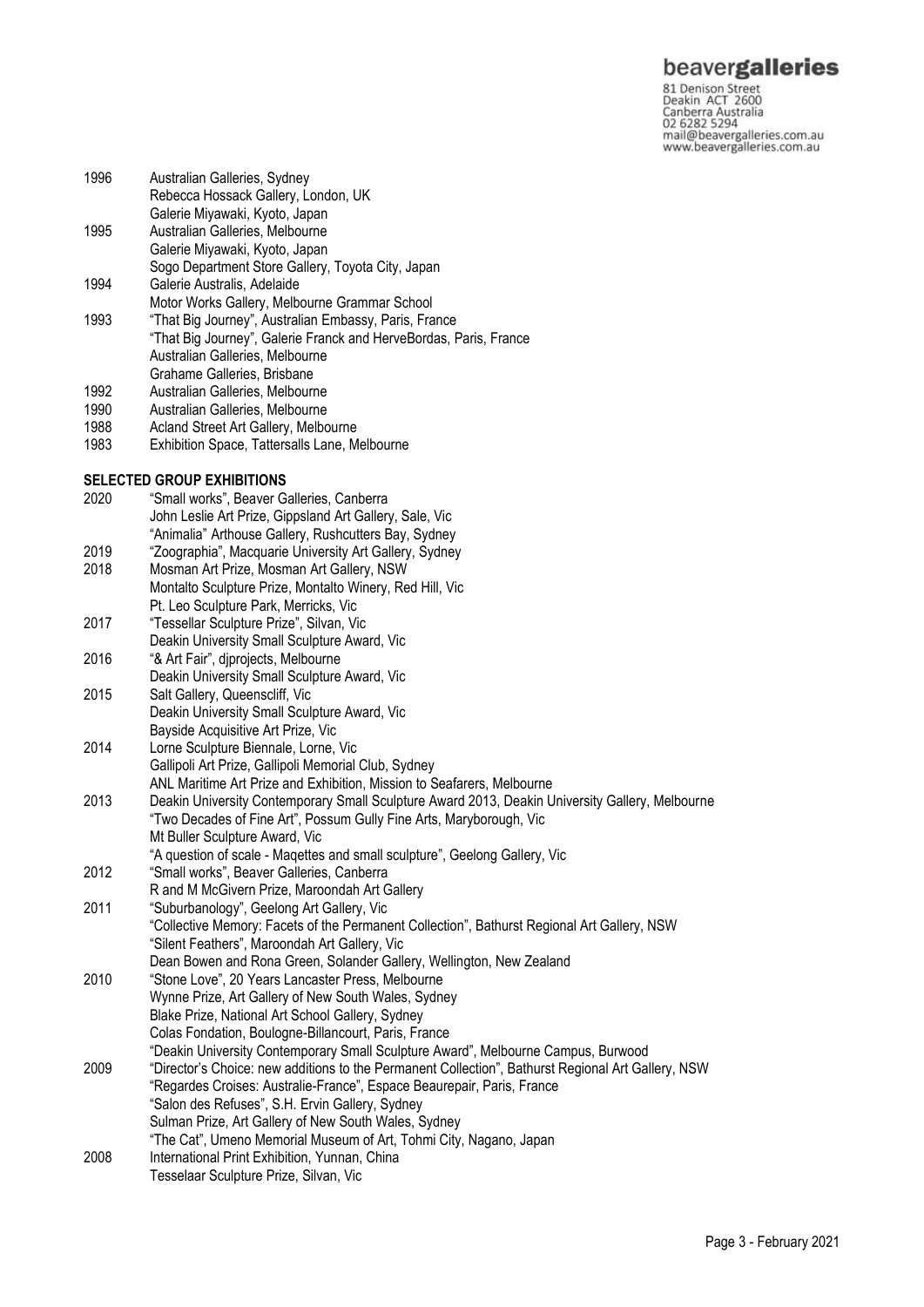**beavergalleries**<br> **81 Denison Street**<br>
Deakin ACT 2600<br>
Canberra Australia<br>
02 6282 5294<br>
mail@beavergalleries.com.au<br>
www.beavergalleries.com.au

|      | Macarthur Cook Art Awards 2008, 45 Downstairs, Melbourne                                                                |
|------|-------------------------------------------------------------------------------------------------------------------------|
|      | The Helen Lempriere National Sculpture Award, Werribee Park, Vic                                                        |
|      | "An Approach to the Landscape", Axia Modern Art, Melbourne                                                              |
| 2007 | "Let them roam", Harrison Galleries, Sydney                                                                             |
|      | "Artists Ink: Printmaking 1970-2001", Warrnambool Art Gallery Collection, Vic                                           |
|      | "Beauty of Heavenly Bodies and the Universe", The Museum of Modern Art, Shiga, Japan                                    |
|      | "Introductions", Davidson Galleries, Seattle, USA                                                                       |
|      |                                                                                                                         |
|      | International Kunstler, Glass Inspiration, Burgdorf, Switzerland                                                        |
|      | "Recent acquisitions", Benalla Art Gallery, Vic                                                                         |
| 2006 | Montalto Sculpture Prize, Montalto Vineyard, Red Hill, Vic                                                              |
|      | "The Artist/The Printmaker", Australian Art Resources, Melbourne                                                        |
|      | "Australian Printmaking, 1960's to present day", Castlemaine Art Gallery and Museum, Vic                                |
|      | Melbourne Art Fair (Beaver Galleries)                                                                                   |
|      | "Dusan International Print Fair", Dusan Art Centre, Daegu, Korea                                                        |
|      | "Passion Printing", Lithographs printed by Fred Genis and Peter Lancaster, Lancaster Press, Brooklyn, Melbourne         |
| 2005 | "Renascence", 10th Anniversary of Post earthquake Restoration, Hyogo, Japan                                             |
|      | "Contempora 2", Docklands Festival of Sculpture, New Quay, Melbourne                                                    |
|      | "Artists'/Artists", Axia Modern Art, Melbourne                                                                          |
|      | Contemporary Australian Prints from the Art Gallery of NSW, Sydney                                                      |
|      |                                                                                                                         |
|      | "The Art of Collaboration", Masterpieces of Modern Tapestry from the Victorian Tapestry Workshop, Tyler Print Institute |
|      | Gallery, Singapore                                                                                                      |
|      | "Aquabon", Centre International Estampeet Livre, URDLA, Villeurbanne, France                                            |
|      | "We are all animals", Visual Arts Centre, Latrobe University, Bendigo, Vic                                              |
|      | "The Big Small Tapestry Show", Victorian Tapestry Workshop                                                              |
|      | Invitation Prize for Painting, Melbourne Savage Club                                                                    |
|      | Montalto Sculpture Prize, Montalto Vineyard, Red Hill, Vic                                                              |
|      | International Competition of Painting, Hyogo Prefectural Museum of Art, Kobe, Japan                                     |
|      | "Expansion", Lancaster Press, Brooklyn, Melbourne                                                                       |
| 2004 | Melbourne Art Fair 2004, (Beaver Galleries)                                                                             |
|      | "Zood", Perc Tucker Regional Gallery, Townsville, Qld                                                                   |
|      | The Waterhouse Art Prize, South Australian Museum, Adelaide                                                             |
|      | "Des Yeux aux Images", Institut des Sciences Cognitives, Bron, France                                                   |
|      | Australian Art resources, Shanghai International Art Fair, China                                                        |
|      |                                                                                                                         |
|      | "Capturing Images", six contemporary monotype artists, Galerie Miyawki, Kyoto, Japan                                    |
|      | "Between a rock and a hard place", 15 years of collaboration, Lancaster Press, Brooklyn, Melbourne                      |
|      | "The Motor Show" Yarra Sculpture Gallery, Collingwood, Melbourne                                                        |
|      | "Owl on my head: Small sculpture from the collection", Geelong Gallery, Melbourne                                       |
|      | "3465, Past & Present", Maryborough Artists, Central Goldfields Art Gallery, Maryborough, Vic                           |
|      | "Hanga: Selected artists from the Nagasawa Art Park Residency", Devonport Regional Gallery, Tas                         |
|      | 11th International Biennial Print and Drawing Exhibition, National Taiwan Museum of Fine Arts, Taichung, Taiwan         |
| 2003 | "Sculpture 2003", Brian Moore Gallery, Sydney (with Anne Ross and Darien Pullen)                                        |
|      | The Helen Lempriere National Sculpture Award, Werribee Park, Vic                                                        |
|      | "Alchemy(ceramics)", Jan Murphy Gallery, Brisbane                                                                       |
|      | The Lane Gallery, Auckland, New Zealand                                                                                 |
|      | International Print and Drawing Exhibition, Silpakorn University, Bangkok, Thailand                                     |
|      | "L'ArtEmmêlé", Hotel de Ville, Paris, France                                                                            |
|      | "Less is more (small sculptures", BMG Art, Adelaide                                                                     |
|      | "Sculpture in the City", Sydney                                                                                         |
| 2002 |                                                                                                                         |
|      | "Inheritance, the art of Victoria", Gold Treasury Museum, Vic                                                           |
|      | "We are Australian", Immigration Museum, Melbourne                                                                      |
|      | Korea International Print Award Festival, Busan, Chang Won, Korea                                                       |
|      | "Zeichen der Gegenwart", Vienna Art Centre Gallery, Vienna, Austria                                                     |
|      | "Nagasawa Artists 1997-2001, Challenging Japanese Woodblock Printmaking", SkydoorArtspace, Aoyama, Tokyo                |
|      | Central Goldfields Sculpture Prize, Maryborough, Vic                                                                    |
|      | "Focus on Sculpture 2002", Axia Modern Art, Melbourne                                                                   |
|      | "Five Sydney Years", Australian Art Resources, Volvo Gallery, Syndey                                                    |
|      | 5th Kochi International Triennial of Prints, Kocki, Japan                                                               |
|      |                                                                                                                         |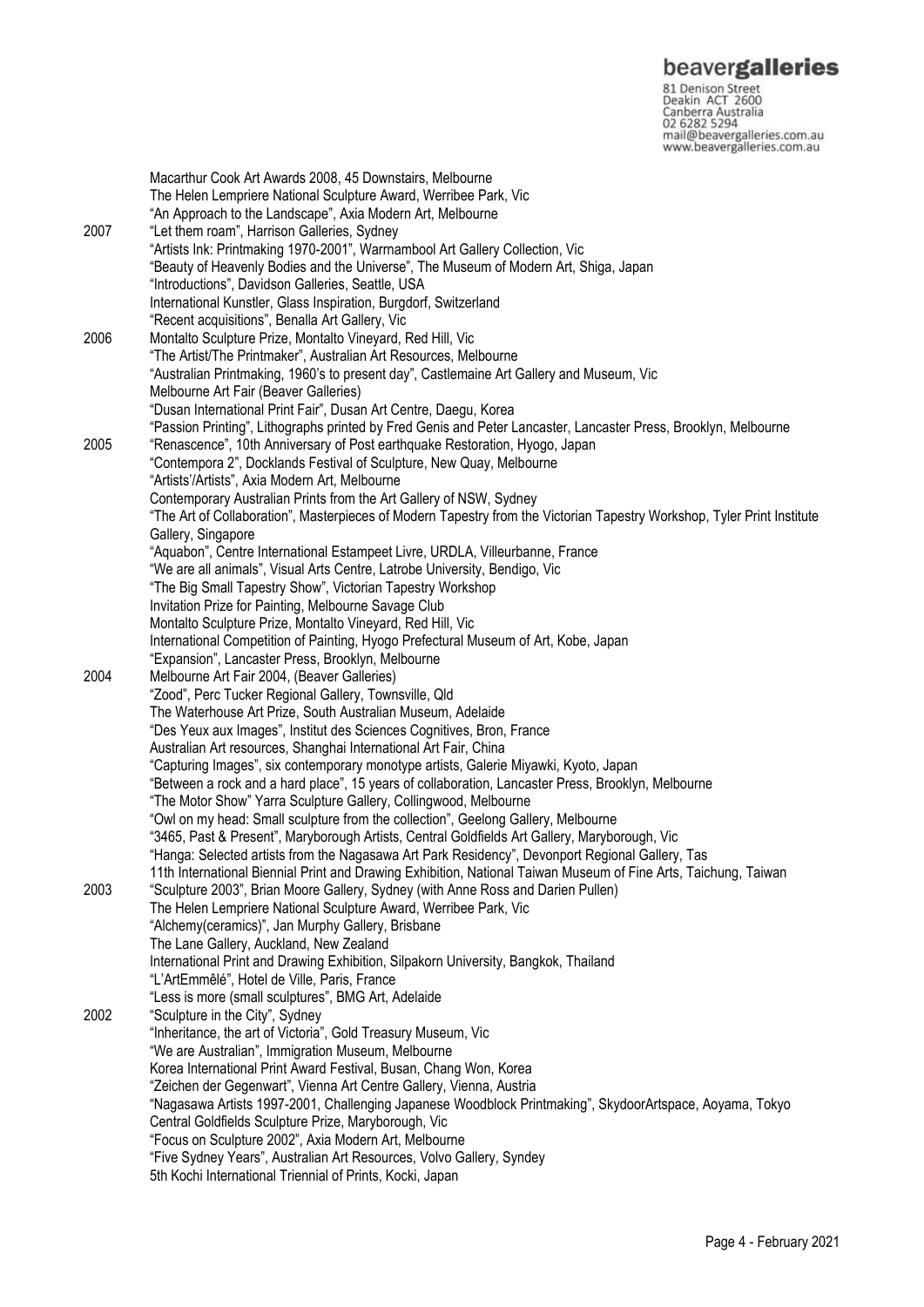**beavergalleries**<br> **81 Denison Street**<br>
Deakin ACT 2600<br>
Canberra Australia<br>
02 6282 5294<br>
mail@beavergalleries.com.au<br>
www.beavergalleries.com.au

| 2001 | Hutchins Art Prize, The Long Gallery, Salamanca Place, Hobart<br>12th Space International Print Biennial, Sungkor Art Museum, Seoul, Korea<br>"Plate to paper", artists books and prints, Mackay Collection, Artspace, Qld<br>Impressions URDLA, Salon d'art contemporaind'Albigny sur-Saõne, France<br>"Les cinq continents", Place Napoleon Bonaparte, Fontainebleau, Paris |
|------|-------------------------------------------------------------------------------------------------------------------------------------------------------------------------------------------------------------------------------------------------------------------------------------------------------------------------------------------------------------------------------|
|      | "A survey of contemporary Australian Printmaking", Warrnambool Art Gallery, Vic                                                                                                                                                                                                                                                                                               |
|      | 10th International Print and Drawing Biennial, Taiwan                                                                                                                                                                                                                                                                                                                         |
|      | "Small Tapestries and Works on Paper from the Victorian Tapestry Workshop", Lyceum Club, Melbourne                                                                                                                                                                                                                                                                            |
|      | International Print Triennial, Kanagawa, Japan                                                                                                                                                                                                                                                                                                                                |
|      | Triennial Continents, Ksiaz Castle Gallery, Walbrzych, Poland                                                                                                                                                                                                                                                                                                                 |
|      | Paquebot collection de l'atelier Franck Bordas, Centre d'Art Graphic de la Metairie Bruyere, Yonne, France                                                                                                                                                                                                                                                                    |
|      | "A private view 1971-2001", the collection of Beverly and Anthony Knight, McClelland Gallery, Vic                                                                                                                                                                                                                                                                             |
|      | Brian Moore Gallery, Sydney, (with Tony Chadwick)                                                                                                                                                                                                                                                                                                                             |
|      | "Nagasawa Prints", Australian Embassy, Tokyo                                                                                                                                                                                                                                                                                                                                  |
| 2000 | Artfair 2000, Melbourne (Beaver Galleries)<br>International Print Triennale, Krakow, Poland                                                                                                                                                                                                                                                                                   |
|      | Qingdao International Print Biennial, PR China                                                                                                                                                                                                                                                                                                                                |
|      | Rebecca Hossack Gallery, London                                                                                                                                                                                                                                                                                                                                               |
|      | "Birds Singing", Galerie Miyawaki, Kyoto, Japan                                                                                                                                                                                                                                                                                                                               |
|      | "Intergafica 2000", World Award Winners Gallery, Katowice, Poland                                                                                                                                                                                                                                                                                                             |
|      | "Small Tapestries", Victorian Tapestry Workshop, Melbourne                                                                                                                                                                                                                                                                                                                    |
|      | "Contemporary Linocuts", McClelland Gallery, Vic                                                                                                                                                                                                                                                                                                                              |
| 1999 | "Art and the printing press", 1st International Small Engraving Exhibition, Cremona, Italy                                                                                                                                                                                                                                                                                    |
|      | "Pleasure", Australian Galleries Works on Paper, Melbourne<br>Central Goldfields Sculpture Award, Maryborough, Vic                                                                                                                                                                                                                                                            |
|      | International Triennial '97 Rio de Janeiro, Museo de Arte Moderna do Rio de Janeiro, Brazil                                                                                                                                                                                                                                                                                   |
|      | Geelong Print Prize, Geelong Art Gallery, Vic                                                                                                                                                                                                                                                                                                                                 |
|      | Atelier Franck Bordas, Paris, France                                                                                                                                                                                                                                                                                                                                          |
|      | Australian Galleries Works on Paper, Melbourne                                                                                                                                                                                                                                                                                                                                |
|      | Australian Galleries, Sydney (sculpture with Augustine Dall'ava, Stuart James & Alex Kosmas)                                                                                                                                                                                                                                                                                  |
|      | 23rd International Biennial of Graphic Art, Ljubljana, Slovenia                                                                                                                                                                                                                                                                                                               |
|      | Conrad Jupiters Art Prize, Gold Coast City Art Gallery, Qld<br>"On the Road: The Car in Australian Art", Museum of Modern Art at Heide, Melbourne                                                                                                                                                                                                                             |
| 1998 | "Lithographies Contemporaines - bicentenaire de la lithographie", Galerie Helene de Roquefeuil, Paris, France                                                                                                                                                                                                                                                                 |
|      | "A decade of contemporary Australian printmaking", Metropolitan Museum of Seoul, Korea                                                                                                                                                                                                                                                                                        |
|      | Kanagawa International Print Triennial, Japan                                                                                                                                                                                                                                                                                                                                 |
|      | Sixth Australian Contemporary Art Fair, Melbourne (Beaver Galleries)                                                                                                                                                                                                                                                                                                          |
| 1997 | Victorian Tapestry Workshop at Australian Galleries, Sydney                                                                                                                                                                                                                                                                                                                   |
|      | International Print Triennial, Cracow, Poland                                                                                                                                                                                                                                                                                                                                 |
|      | Fremantle Print Award, WA<br>City of Hobart Art Prize, Tas                                                                                                                                                                                                                                                                                                                    |
|      | Osaka Print Triennale, Mydome Osaka, Osaka, Japan                                                                                                                                                                                                                                                                                                                             |
|      | Alice Prize, Alice Springs, NT                                                                                                                                                                                                                                                                                                                                                |
|      | "The Sea", Tasmanian Museum and Art Gallery, Hobart                                                                                                                                                                                                                                                                                                                           |
|      | "The cask an Aussie icon", Vichealth Access Gallery, National Gallery of Victoria, Melbourne                                                                                                                                                                                                                                                                                  |
|      | 4th Sapporo International Print Biennale, Sapporo, Japan                                                                                                                                                                                                                                                                                                                      |
|      | Graphic Constellation Cultural City Network, Graz, Austria                                                                                                                                                                                                                                                                                                                    |
| 1996 | International Triennial '97, Cracow Nuernberg Fair Centre, Nuernberg, Germany                                                                                                                                                                                                                                                                                                 |
|      | Silk Cut Acquisitive Award, RMIT Gallery, Melbourne<br>11th International GrafikTriennale, Frechen, Germany                                                                                                                                                                                                                                                                   |
|      | University of Western Sydney (Macarthur) National Print Media Acquisitive, Casula Powerhouse Arts Centre, NSW                                                                                                                                                                                                                                                                 |
|      | 4th London Artists' Book Fair, Concourse Gallery, London, UK                                                                                                                                                                                                                                                                                                                  |
|      | 12th Biennial of Prints, Mornington Regional Gallery, Vic                                                                                                                                                                                                                                                                                                                     |
|      | Alice Prize, Alice Springs, NT                                                                                                                                                                                                                                                                                                                                                |
|      | 2nd Egyptian International Print Triennale, Cairo, Egypt                                                                                                                                                                                                                                                                                                                      |
|      | Artist' Books and Multiples Fair '96, Brisbane                                                                                                                                                                                                                                                                                                                                |
|      | "Anthologie 1878-1996", Atelier URDLA, Lyon, France                                                                                                                                                                                                                                                                                                                           |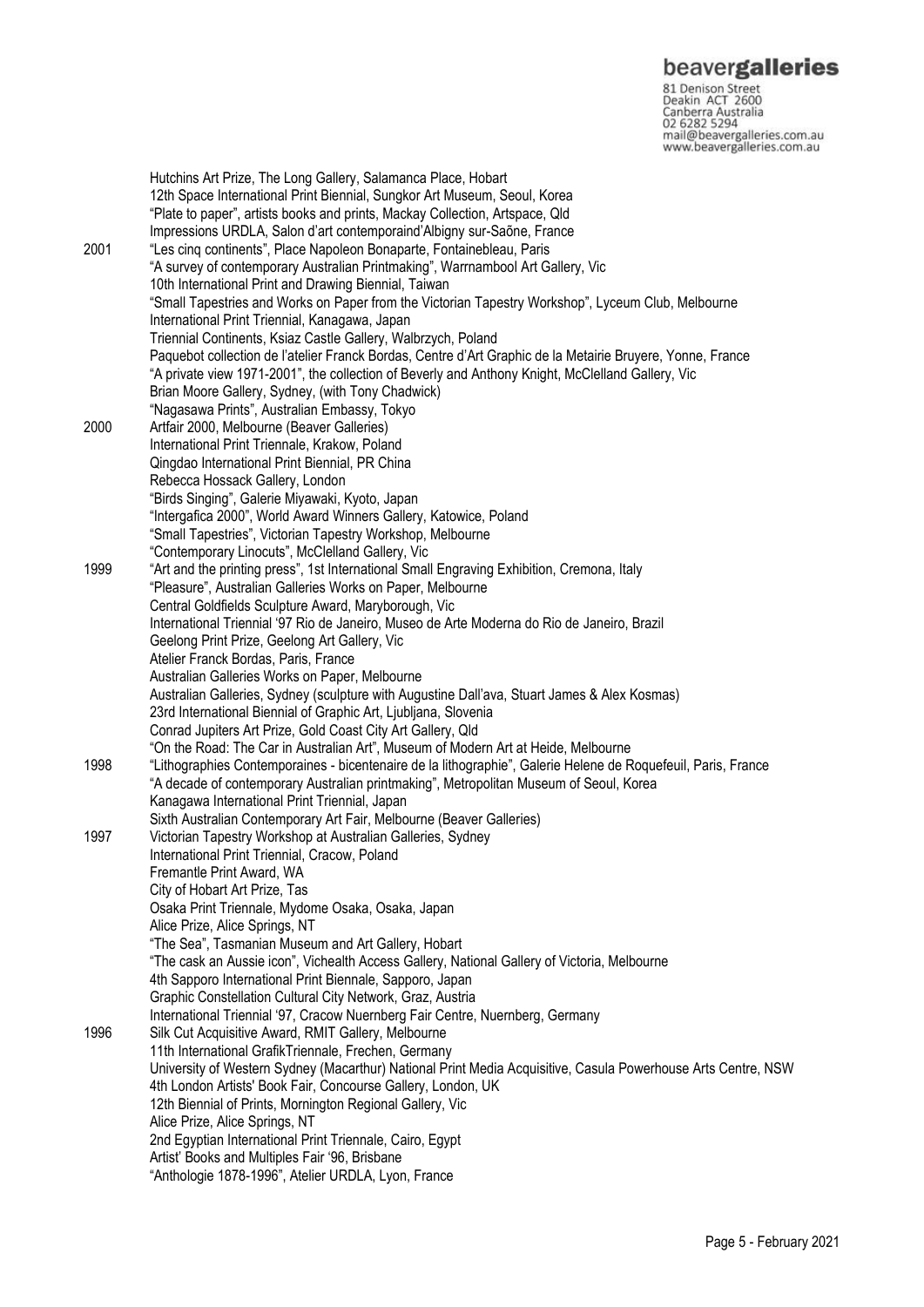nd Denison Street<br>
Beakin ACT 2600<br>
Canberra Australia<br>
22 6282 5294<br>
mail@beavergalleries.com.au<br>
www.beavergalleries.com.au www.beavergalleries.com.au

|      | 3rd Sapporo International Print Biennale, Sapporo, Japan                                        |
|------|-------------------------------------------------------------------------------------------------|
|      | SAGA Print Fair, Paris, France                                                                  |
|      | Europ'ART, Geneva International Art Fair, Switzerland                                           |
|      | "Imagining the real", recent acquisitions, Parliament House Collection, Canberra                |
|      | Casula Powerhouse Arts Centre, Sydney                                                           |
|      | Toowoomba Biennial Acquisitive, Toowoomba Regional Art Gallery, Qld                             |
|      | JacarandraAcquistive Drawing Award, Grafton Regional Gallery, NSW                               |
|      | Gold Coast City Conrad Jupiters Art Prize, Gold Coast City Art Gallery, Qld                     |
| 1995 | "Contemporary Printmakers", La Trobe Regional Gallery, Vic                                      |
|      | "Art of Reproduction", Plimsoll Gallery, University of Tasmania, Hobart                         |
|      | "From silkscreen to computer screen: 20 years of the Fremantle Print Award", touring exhibition |
|      | "2nd Artist Book International", The Waldorf Astoria Towers, New York, USA                      |
| 1994 | International Triennial of Graphic Art, Bitola, Macedonia                                       |
|      | SAGA Print Fair, Paris, France                                                                  |
|      | Osaka Print Triennial, Mydome Osaka, Osaka, Japan                                               |
|      | Alice Prize, Alice Springs, NT                                                                  |
|      | Fremantle Print Award, WA                                                                       |
| 1993 | Galerie Claude Samuel, Paris, France                                                            |
|      | Fremantle Print Award, WA                                                                       |
|      | SAGA Print Fair, Paris, France                                                                  |
| 1992 | Atelier Franck Bordas, Paris, France                                                            |
|      | "ARCO '92" (Art Fair), Madrid, Spain                                                            |
|      | "Henri Worland 20th Anniversary Exhibition", Warrnambool Art Gallery, Vic                       |
|      | Fremantle Print Award, WA                                                                       |
|      | SAGA Print Fair, Paris, France                                                                  |
| 1991 | "Transitional Times", touring exhibition, Print Council of Australia                            |
|      | "Edition 2/91", Basel, Switzerland                                                              |
|      | URDLA (Uneanneed'editions), Lyon, France                                                        |
|      | 5th International Biennial Print Exhibition, Taipei Fine Arts Museum, Taiwan                    |
|      | Fremantle Print Award, WA                                                                       |
|      | SAGA Print Fair, Paris, France                                                                  |
|      | "Size doesn't matter", Jan Murphy Gallery, Brisbane                                             |
|      | "Henri Worland Memorial Print Award", Warrnambool Art Gallery, Vic                              |
| 1990 | "Australian Prints", Florida State University, USA                                              |
|      | "Australian Prints", Alabama Festival of Arts, Birmingham, USA                                  |
|      | "Second Irish Mini Print Exhibition", Dublin, Ireland                                           |
|      | "Australian Contemporary Art", A-Z Gallery, Tokyo, Japan                                        |
|      |                                                                                                 |
|      | <b>AWARDS / COMMISSIONS</b>                                                                     |
| 2019 | City of Wodonga, Wombat (large) bronze commission, High Street, Wodonga                         |
| 2018 | City of Wodonga, Echidna Bronzes, High Street, Wodonga                                          |
| 2017 | Pt. Leo Estate Sculpture Pack, sculpture commission, Vic                                        |
| 2014 | Lavington Library, sculpture commission, Albury City Council, NSW                               |
|      | Melbourne Grammar School, bronze commission, Vic                                                |
|      | Deakin University, bronze commission, Melbourne                                                 |
| 2012 | Maroondah City Council Art Commission, Glen Park, Bays Water North                              |

- Wyndham City Bronze Commission, Wyndham Community Learning Centre
- 2011 "Lady with Flowers", sculpture commission, artsACT, ACT Government, Gungahlin, Canberra
- 2009 Finalist, Sulman Prize, Art Gallery of NSW, Sydney
- 2008 Centennial Sculpture, Cantebury Primary School, sculpture commission
- "The Big Little Man", sculpture commission, artsACT, ACT Government, Petrie Plaza, Canberra 2007 The Inaugural Macarthur Cook Art Award, (third prize), Melbourne
- City of Greater Shepparton, sculpture commission, Shepparton showgrounds, Vic
- 2006 Finalist, Montalto Sculpture Prize, Montalto Vineyard, Red Hill, Vic
- Popular choice award, Helen Lempriere National Sculpture Award, Melbourne
- Tai-he Award, 1st International Print Biennial of Beijing, China
- 2002 12th Space International Print Biennial, Seoul, Korea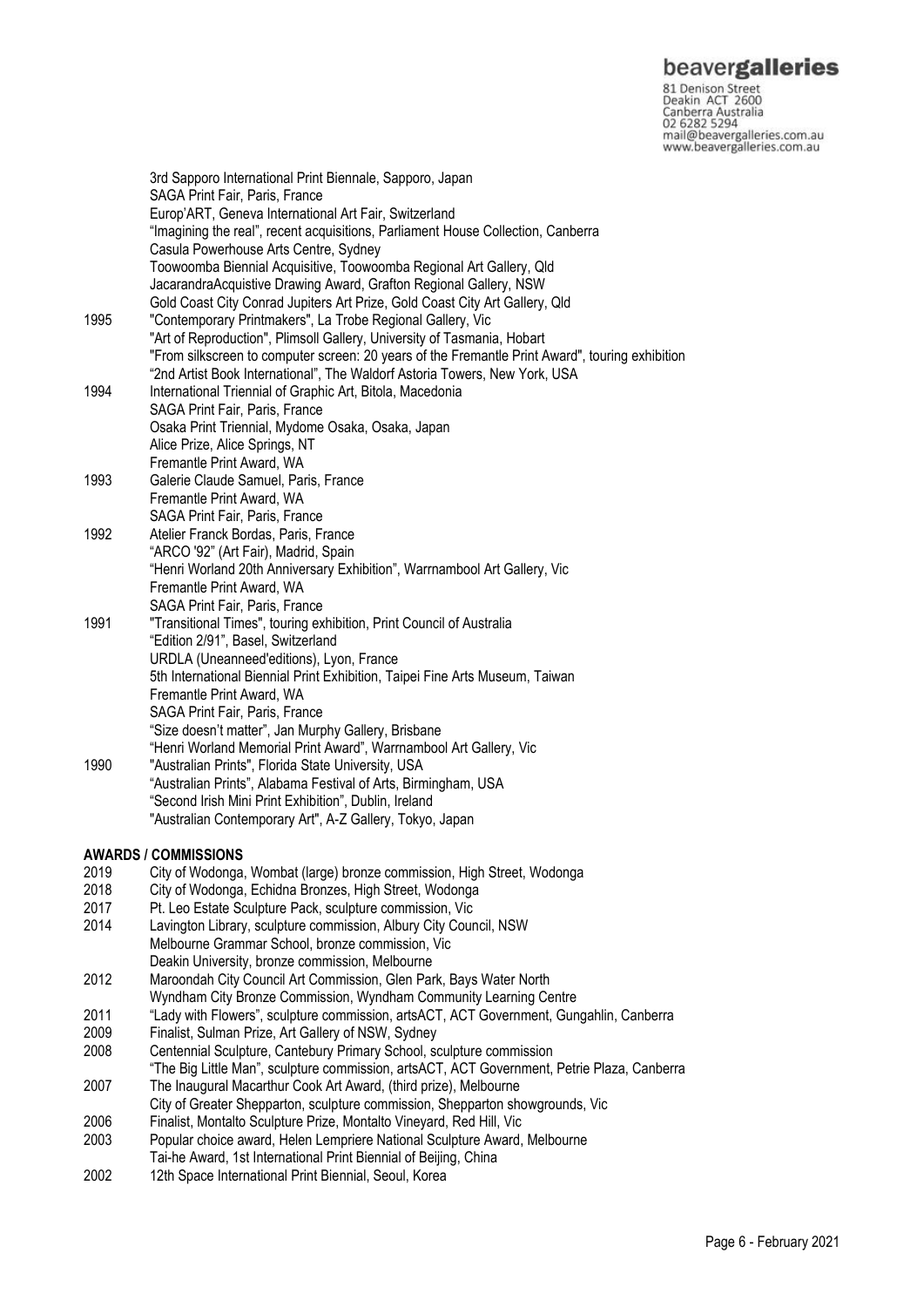## beavergalleries

81 Denison Street<br>Deakin ACT 2600 Canberra Australia 02 6282 5294 mail@beavergalleries.com.au www.beavergalleries.com.au

- 1999 Conrad Jupiters Art Prize, Gold Coast City Art Gallery (acquisitive sculpture) Small Tapestries Project commission, Victorian Tapestry Workshop 1998 Sponsor's Prize, 4th Sapporo International Print Biennale, Japan Bathurst Art Purchase, Bathurst Regional Gallery (acquisitive sculpture) 1997 Daikin Industries Company Prize, Osaka Print Triennale**,** Japan Boyne Smelters Ltd Award (sculpture) 1996 Toowoomba Biennale, Toowoomba Regional Gallery (acquisitive sculpture) Mornington Peninsula Art Centre (acquisitive), Vic 1995 Tapestry commission, Melbourne Town Hall, City of Melbourne Murwillumbah Print prize (acquisitive), NSW 1994 Monash University, graduate scholarship Fremantle Print Award, WA Mainichi Broadcasting System Prize, Osaka Print Triennale, Japan Martin Hanson Memorial Art Award, works on paper, Gladstone Regional Art Gallery, Qld Silk Cut Award (acquisitive) Nillumbik Art Award (acquisitive print & sculpture) Jacaranda Acquisitive Drawing Award, Grafton Regional Gallery 1992 Australia-France Foundation Grant Mornington Peninsula Art Centre (acquisitive) 1991 Henri Worland Memorial Print Award (acquisitive) Commissioned print, Print Council of Australia Arts 21, International Export and Touring Program Grant Collie Trust Award Dyason Bequest Grant, Art Gallery of NSW City of Logan (acquisitive), Qld City of Richmond (acquisitive), Vic Transitional Times, member print, Print Council of Australia 1990 Commissioned print, ICI Australia 1989 Commissioned print, Print Council of Australia<br>1988 Mornington Peninsula Art Centre (acquisitive) Mornington Peninsula Art Centre (acquisitive) 1982-83 Mural, Therapy Hotel, Melbourne 1982 Mural, Pickles Street, Port Melbourne Mural, Tres Bon restaurant, Melbourne Mural, Maryborough Community Arts Centre 1981 Mural, Moray Street, South Melbourne 1978 Maryborough Arts Centre Award **SELECTED PUBLICATIONS** 2016 "Dean Bowen", Lisa Marie Corso, *The Design Files*, 12 August "A sophisticated primitivism", Sasha Grishin, *The Canberra Times*, 4 June
- 2014 "Dean Bowen", Robert Lindsay, McClelland Sculpture Survey Catalogue<br>2013 "Birds and Bees part of simple message" Sasha Grishin The Canberra
- 2013 "Birds and Bees part of simple message", Sasha Grishin, *The Canberra Times*, 6 June "Lorne Sculpture Biennale", Tiffany Pilcher, *Surf Coast Times*, 25 June
- 2012 *"*Inside Art", Channel 31, interviewed by Michel Lawrence, Producer Peter Lamont, 4 July *"*"its enough to give you kittens", Sarah Anderson and Annika Smethurst, *Herald Sun*, 17 July
- 2010 *The Journal of Art Education, Victoria*, Volume 12, September
- 2009 "Argy Bargy", Dean Bowen Monograph, Sheridan Palmer, Macmillan Art Publishing, May "Streets Ahead", Judith Elen, *The Weekend Australian*, 24-25 January "Urban Life Panorama", *Asian Art News*, Vol. 19, No. 2, March/April "Humourously naive and surreal", Sasha Grishin, *Canberra Times*, 14 September
- 2008 The Helen Lempriere National Sculpture Award, catalogue of finalists
- 2006 "A living, creating space", Jenny Brown, *The Age, Domain,* 11 November "Simply Vibrant", Sasha Grishin, *The Canberra Times*, 16 November
- "Urban Heartland", Sheridan Palmer, Axia Modern Art catalogue, August
- 2005 "Dean Bowen and his beloved dogs", Yutaka Miyawaki, *The Window of Arts*, November
- "Of Roads, Homes and Cities", Sheridan Palmer, Jan Murphy Gallery catalogue, September 2004 "Every day life like a dog to a Bowen", Louise Bellamy, *The Age*, 15 May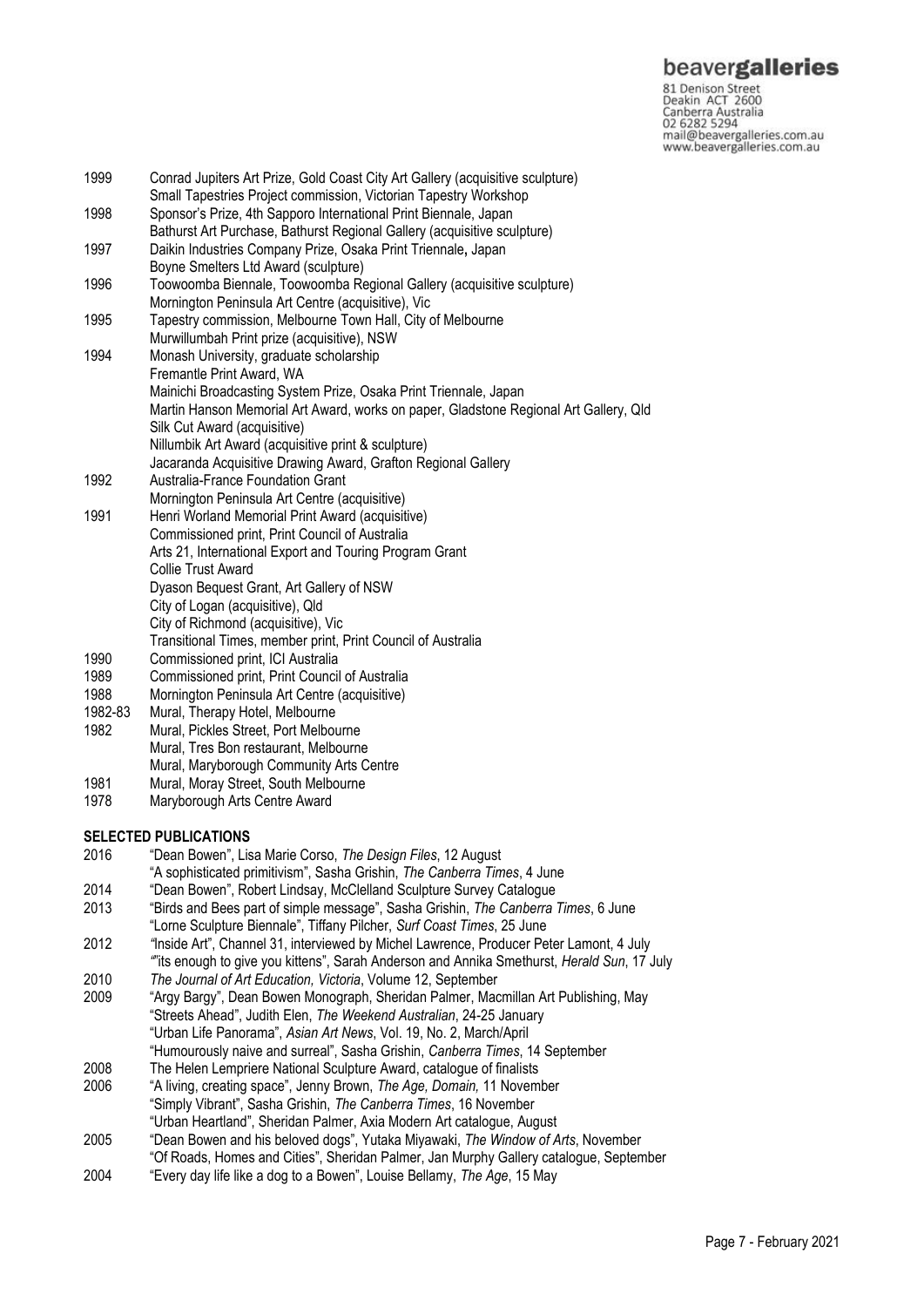81 Denison Street<br>Deakin ACT 2600 Canberra Australia 02 6282 5294 mail@beavergalleries.com.au www.beavergalleries.com.au

"Of cut and thrust", Jeff Makin, *Sun Herald*, 17 May "Variations on a theme", Adam Dutkiewicz, *The Adelaide Advertiser*, 7 August "Colour separation makes the art grow yonder", Megan Backhouse, *The Age*, 13 November "Starring role", Colleen Ryan, *The Australian Financial Review*, 18 November 2003 "Mixing perception with space", Robert Nelson, *The Age*, 26 March "Urban Bird", Geoffrey Edwards, Icon Museum of Art catalogue, April "Private world is made visible", Dean Bowen Urban Bird, Jeff Makin, *Herald Sun*,11 June "Creator of prints that please the people", Sonia Barron, *Canberra Times*, 10 October "Mixed Media", Megan Backhouse, *The Age*, 14 May "Great ideas, great shapes", Mary Obrien, *The Age*, 5 March "Holy Commune", Penny Brown, *The Australian*, 24 January The Helen Lempriere National Sculpture Award, catalogue of finalists 2002 "Healthy Sculpture", Jeff Makin, *Herald Sun*, 3 June "Dean Bowen - An Australian Artist", Yutaka Miyawaki, EscalierenSpirale No 57, Galerie Miyawaki, November 2001 "Of Birds, Bees and Nest Eggs", Jenny Zimmer, Axia Modern Art catalogue, Dean Bowen, Birds of a Feather "Packing art and leaving home", Susan McCulloch-Uehlin, *The Australian*, 2-3 June 2000 "Images that are simple but strong", Sasha Grishin, *Canberra Times*, 22 February "Dean Bowen at Australian Galleries", Roger Taylor World Sculpture News, Vol 6, No. 1, Winter "Dean Bowen from a child's eye", Judith McGrath, X Press Mag, Issue 707, August "Modern Australian Tapestries", Sue Walker, Beagle Press "A birds eye view', Robert Cook, *The West Australian*, 30 August "Figures in the landscape, the rise of contemporary Australian printmaking", *Printmaking Today*, Vol 9, No. 1, Spring Arts Show, ABC-TV, Interview by Neil Proud, 12 October 1999 "Dean Bowen Bronze Sculpture 1995-1997", Judith Trimble, Australian Galleries catalogue "Memories of Middle Earth", Jeff Makin, *Herald Sun*, 6 September "Everyone's a winner", Giles Auty, *The Australian*, 27 November Galleries Fallet - Dean Bowen, Jerome Zanetta, *Suisse Romande Magazine*, Geneva, Switzerland, December 1998 "A wondrous feast for the eyes", Sasha Grishin, *The Canberra Times*, 10 April "In the Frame", Jeff Makin, *Herald Sun*, 13 July "Personnages et Animaux", Jenny Zimmer, Australian Galleries catalogue Sunday Program, GTV Channel Nine, Interview by Max Cullen, 19 July "Art tour de force" - profile Dean Bowen, Jenny Zimmer, *State of the Arts*, August Exhibition review, *Nihon Keizai Shinbun*, Tokyo, Japan, 2 March "PeintureOnirique", Shigenobu Kimura, GalerieMiyawakiEscalierenSpirale No. 44, Japan 1997 "Des cheminements de Petit Poucet", Lawrence Chavvy, *Journal de Genéveet Gazettede Lausanne*, 3 March 1996 "Dean Bowen at the Australian Galleries", Susan McCulloch, *Asian Art News*, Vol 6, No.1, January "School Days", Mary Ryllis Clark, Education Supplement, *The Age*, 28 May 1995 *Art of Reproduction*, Filomena Coppola and Susan Pickering, University of Tasmania Review, Minoru Ohtagaki, *Kyoto Shimbun*, 15 April "Drawing everyday life with a unique touch", *Asahi Shimbun*, 13 April Review, *Nikkei Art*, June "Obsessed and repulsed", Robert Nelson, *The Age*, 6 December *Australian Printmaking in the 1990s: Artist Printmakers 1990-1995*, Sasha Grishin, Craftsman House Review, *Hanagawa-Geijutsu*, Spring "Dean Bowen", Susan McCulloch, Australian Galleries catalogue, November 1994 *Fremantle Print Award* (exhibition catalogue), Ted Snell "Beyond the medium", David Bromfield, *Artlink*, Summer "A living that's fit to print", Lieghanne Trickey, *Southern Cross*, 14 September 7:30 Report, ABC-TV, 5 September 1994 "Taking a punt on the traffic wins awards", Duncan Graham, *The Age*, 12 September "Printmaker brings art back to earth", Ron Banks, *The West Australian*, 12 September 1993 "Paris", Diane Soumilas, *Art Monthly*, August "That big journey", Noreen Grahame, *Imprint*, Summer 1991 "Low-tech relief for inhuman times", Ted Snell, *The Australian*, 31 August "Transitional Times", Sheridan Palmer, *Imprint*, Spring 1990 "Bowen presents comic view with the magic of lithography", Louise Bellamy, *The Age*, 4 April